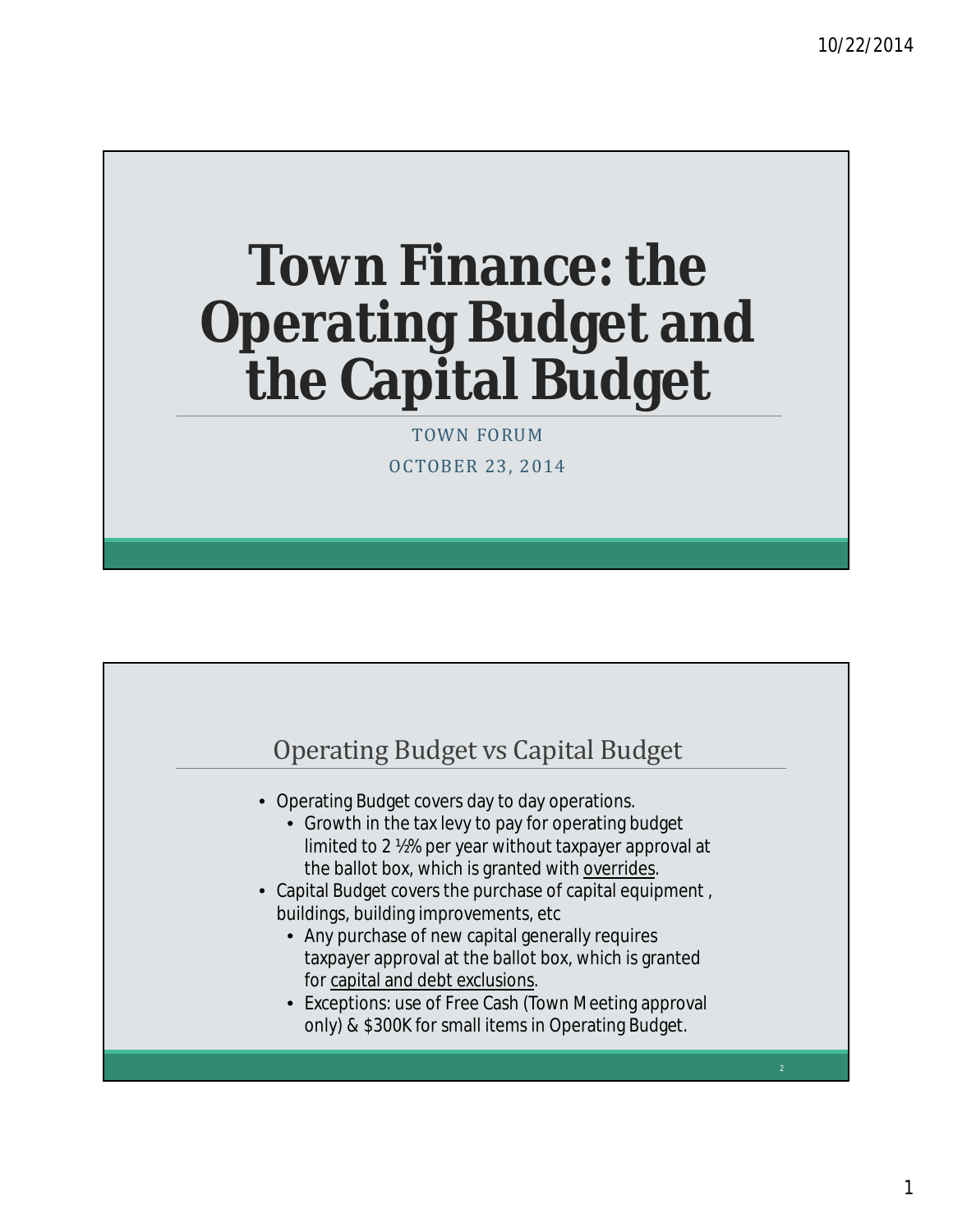|              |              |              |              | <b>Sudbury Operating Budget</b> |              |              |              |
|--------------|--------------|--------------|--------------|---------------------------------|--------------|--------------|--------------|
| <b>FY08</b>  | <b>FY09</b>  | <b>FY10</b>  | <b>FY11</b>  | <b>FY12</b>                     | <b>FY13</b>  | <b>FY14</b>  | <b>FY15</b>  |
| \$67,028,592 | \$69,698,727 | \$71,418,665 | \$72,124,082 | \$74,126,276                    | \$76,334,828 | \$78,199,962 | \$80,827,769 |
|              |              |              |              |                                 |              |              |              |
|              |              |              |              |                                 |              |              | $\mathbf{3}$ |

|                       |                            |             |             | <b>Sudbury Capital Budget</b> |             |             |                            |
|-----------------------|----------------------------|-------------|-------------|-------------------------------|-------------|-------------|----------------------------|
| <b>FY08</b>           | <b>FY09</b>                | <b>FY10</b> | <b>FY11</b> | <b>FY12</b>                   | <b>FY13</b> | <b>FY14</b> | <b>FY15</b>                |
| \$5,288,866           | \$5,551,576                | \$5,381,339 | \$5,243,958 | \$4,934,655                   | \$4,756,095 | \$4,676,126 | \$3,268,142                |
| <b>Adjusted Total</b> | Free Cash Used for Capital |             |             |                               |             |             | \$1,618,000<br>\$4,886,142 |
|                       |                            |             |             |                               |             |             |                            |
|                       |                            |             |             |                               |             |             |                            |
|                       |                            |             |             |                               |             |             |                            |
|                       |                            |             |             |                               |             |             |                            |
|                       |                            |             |             |                               |             |             |                            |
|                       |                            |             |             |                               |             |             |                            |
|                       |                            |             |             |                               |             |             |                            |
|                       |                            |             |             |                               |             |             | $\overline{4}$             |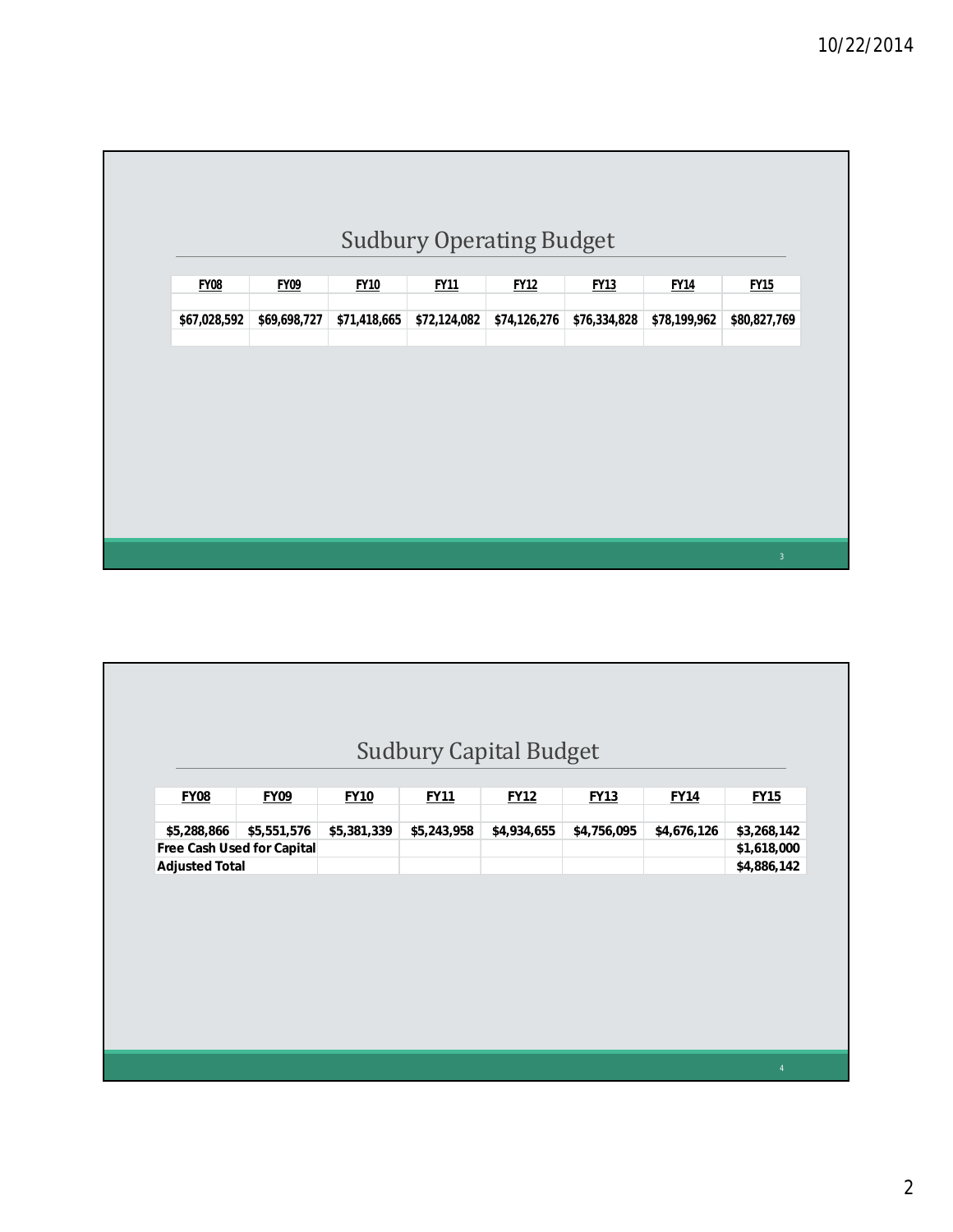

| Operating |
|-----------|
| Capital   |
| Total     |

Operating \$80,827,769 Capital <u>\$4,886,142</u> Total \$85,713,911

|                   | <b>Sudbury Operating Budget Components FY15</b> |
|-------------------|-------------------------------------------------|
| <b>LSRHS</b>      | 25.6%                                           |
| <b>SPS</b>        | 47.5%                                           |
| Town              | 25.4%                                           |
| Total             | 98.5%                                           |
| <b>Salaries</b>   | 61.1%                                           |
| <b>Healthcare</b> | 8.9%                                            |
| <b>Pensions</b>   | 6.0%                                            |
| Total             | 76.0%                                           |

3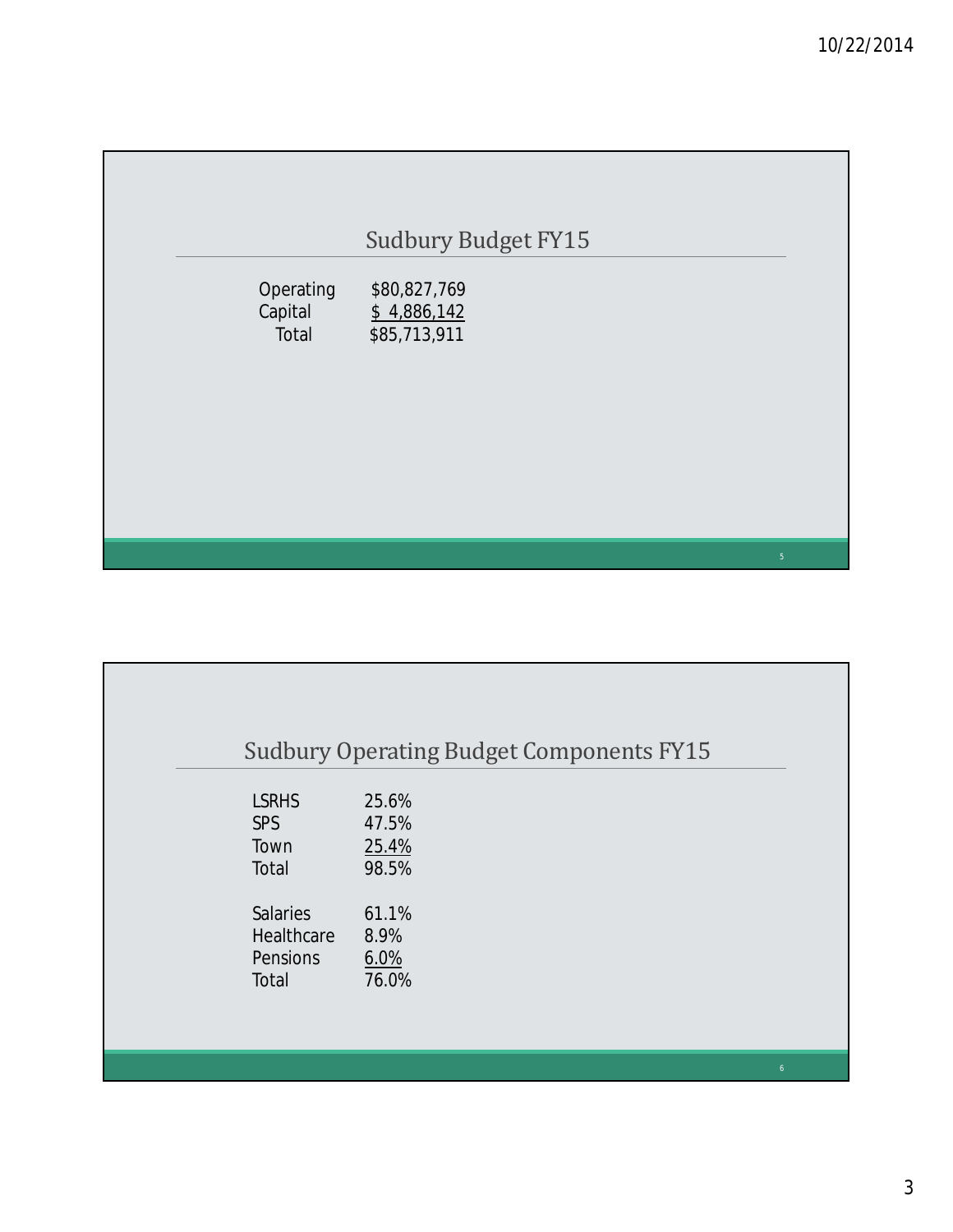

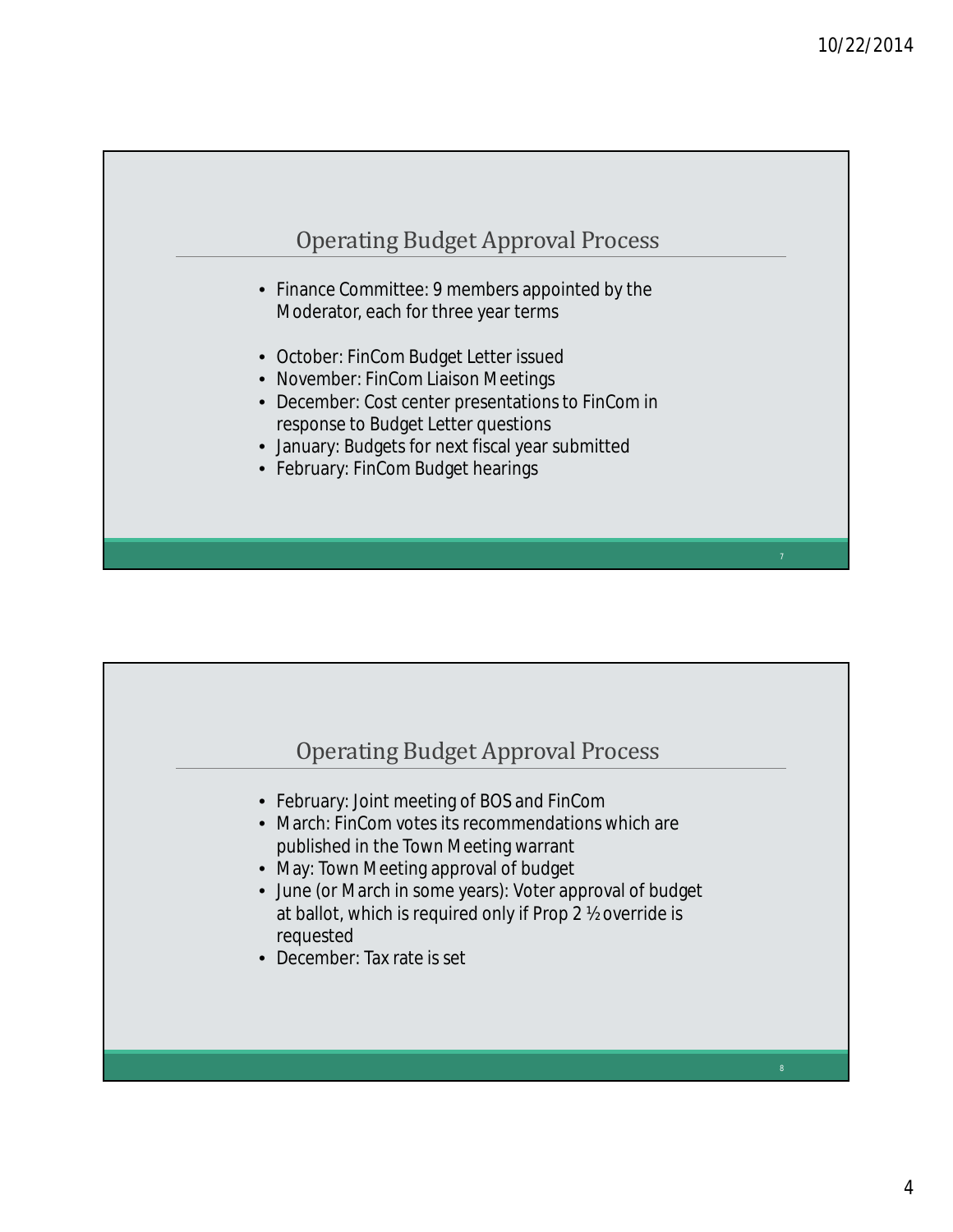

- Tax Rate Setting
	- Start with appropriations from Town Meeting
	- Update revenue projections to determine if growth in local receipts or state aid
	- Tax levy is reduced for all increases in those other revenues
	- Board of Selectmen determines amount of levy to be borne by residential vs. commercial sector
- For FY15, tax levy will be \$494,128 less than projected at Town Meeting due to increased non-tax revenue

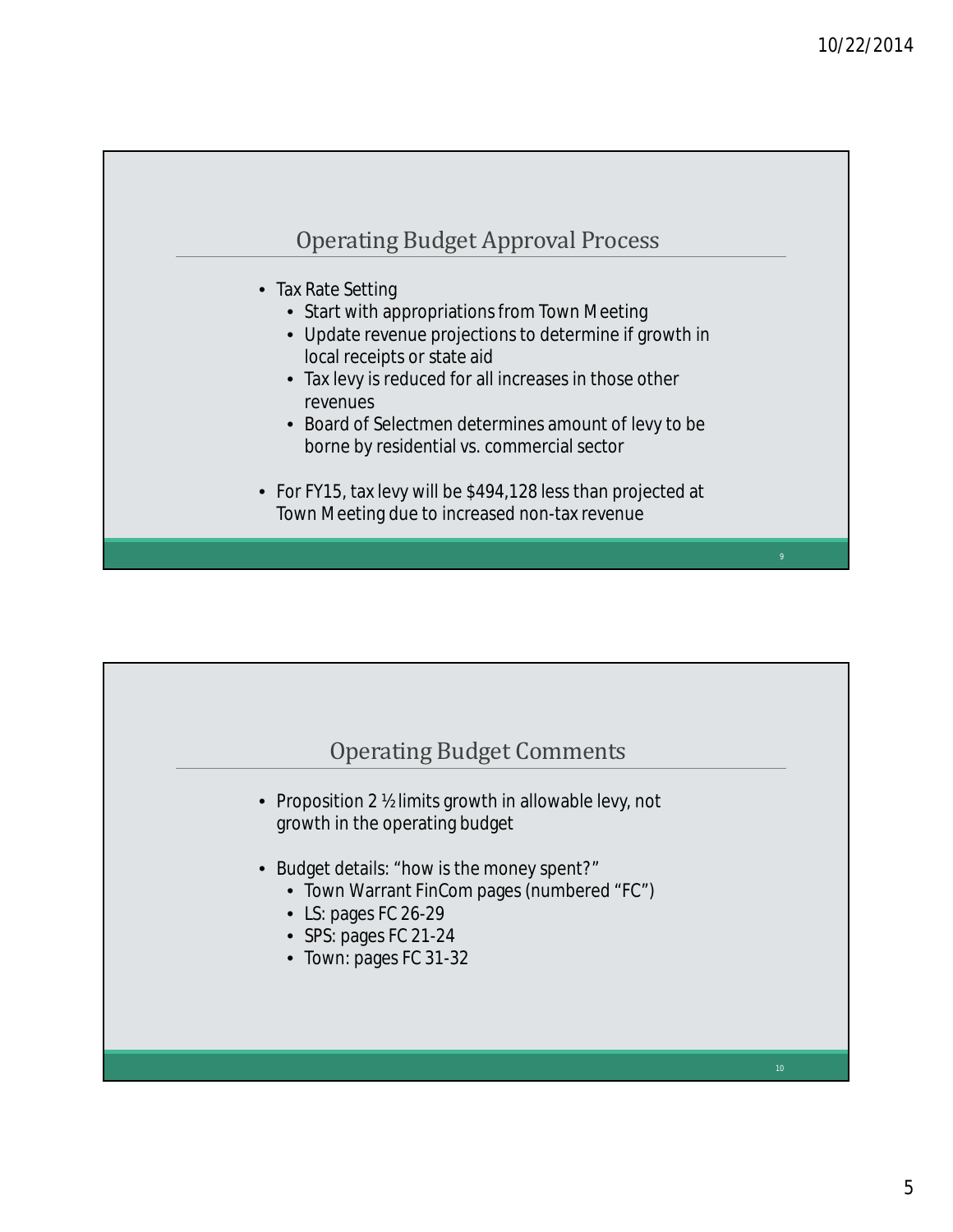

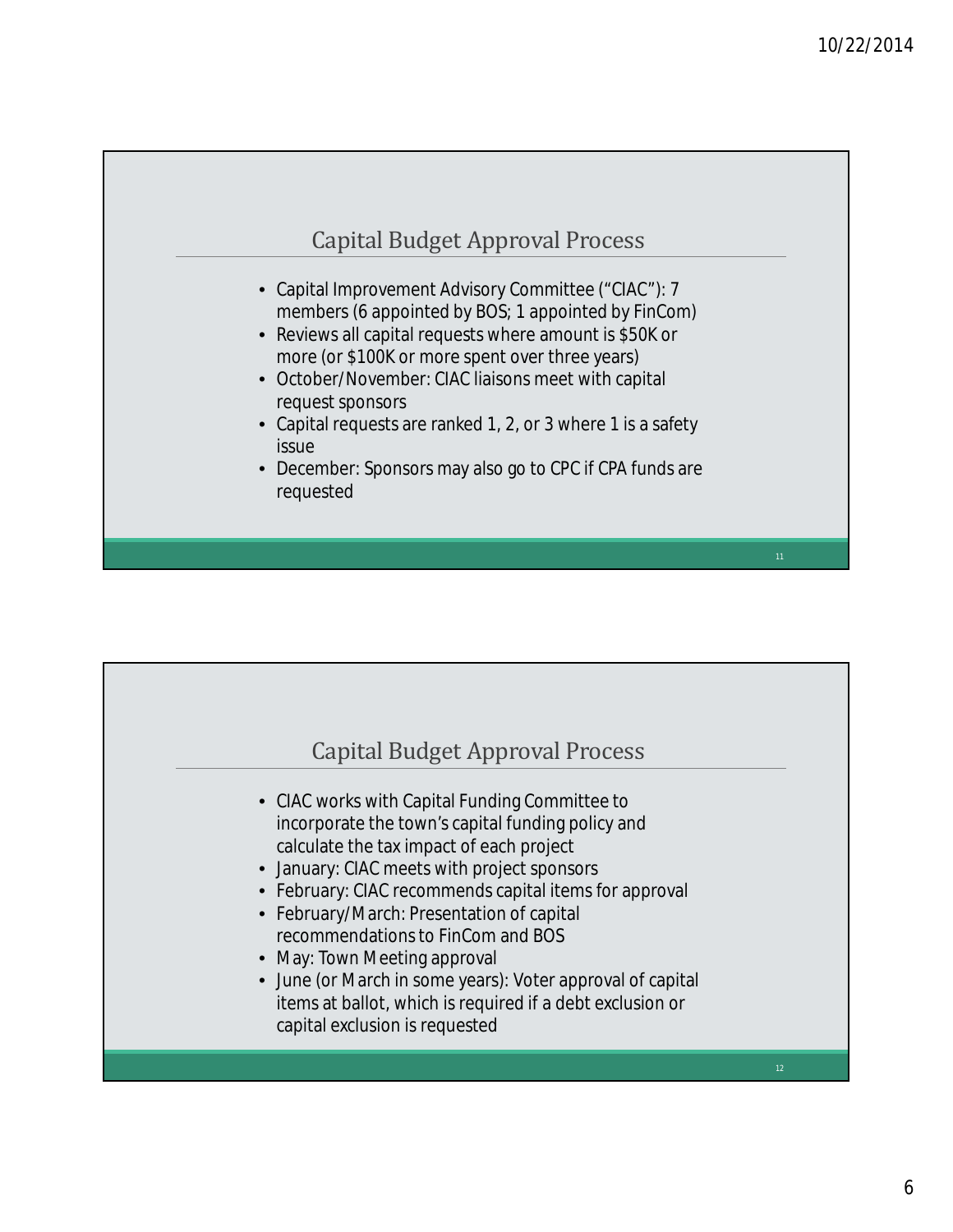## Capital Budget Comments

- Major projects under consideration:
	- Fairbank Community Center
	- Town Hall renovation
	- Sewer service Route 20
- Items not in the Capital Budget
	- Maintenance (Operating Budget expense)
	- Pension Liability (Operating Budget expense)
	- OPEB, or Retiree Healthcare Liability (Operating Budget expense)